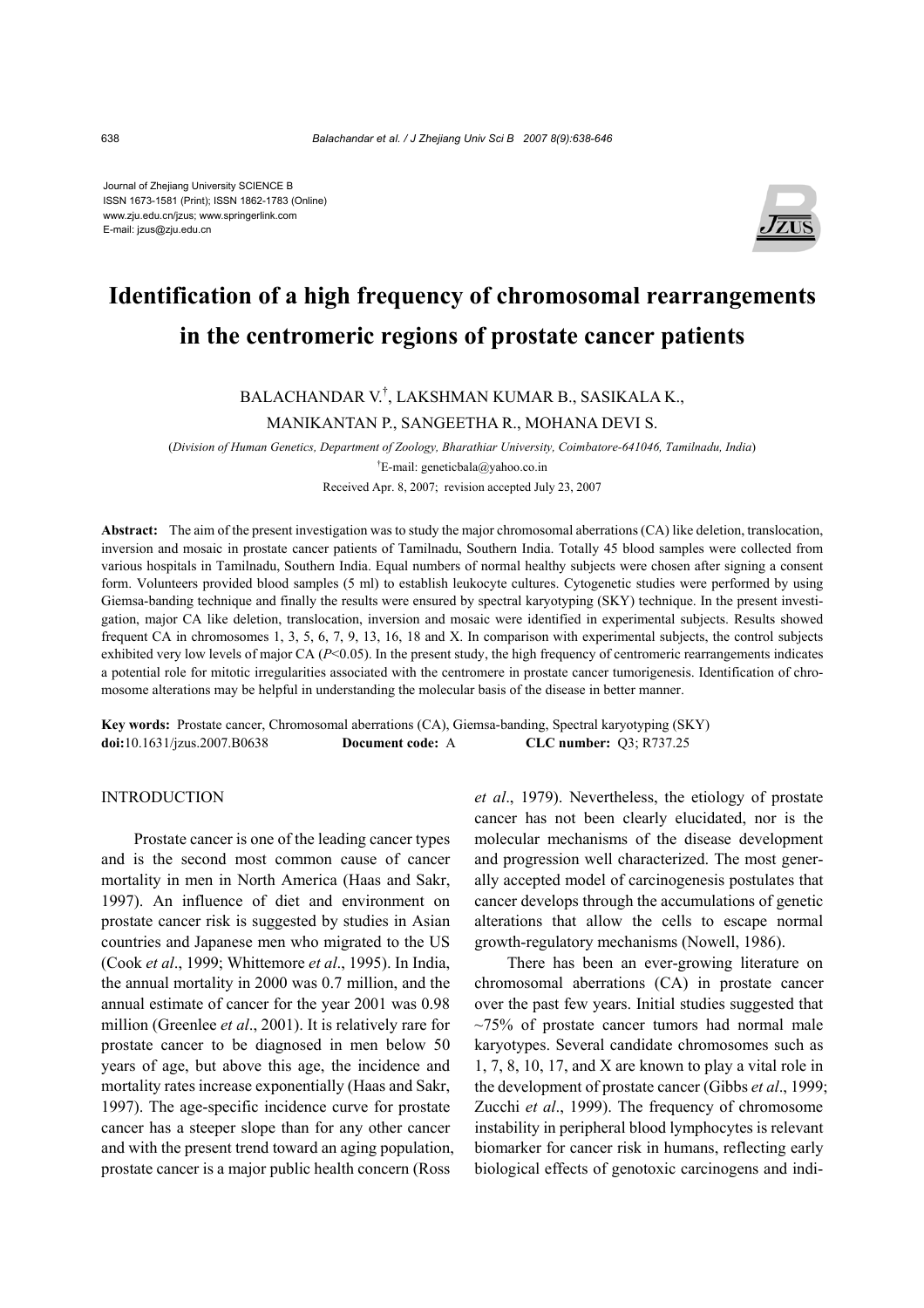vidual cancer susceptibility (Bonassi *et al*., 2000; Hagmar *et al*., 1998). An increased frequency of CA in circulating lymphocytes is generally considered indicative of increased cancer risk for those exposed to DNA damaging agents (Bonassi *et al*., 1995). Although extensive work has been carried out on prostate cancer (Steiner *et al*., 2002; Verhagen *et al*., 2002; Wolter *et al*., 2002), still there are no concrete reports available about the spontaneous background levels of CA in the peripheral blood lymphocytes of prostate cancer patients with respective to the age group. In the present study, the frequency of CA in peripheral blood lymphocytes has been studied in prostate cancer patients (40~80 years) of Tamilnadu and compared with normal healthy subjects of similar age groups to address this issue.

# MATERIALS AND METHODS

#### **Subject recruitment and sample collection**

A total of 90 subjects aged 40~80 years old including 45 prostate cancer patients and 45 healthy controls, were recruited and subdivided into 4 age groups, namely group I (40~50 years), group II  $(51~60$  years), group III  $(61~70)$  years) and group IV (71~80 years). Five millilitres of blood samples were collected from 45 prostate cancer patients (different age groups) in various hospitals of Tamilnadu, who did not undergo any treatment such as hormonal therapy, chemotherapy and radiation therapy. The prostate-specific antigen (PSA) level of collected blood samples was  $\leq 10.0$  mg/ml in 39 subjects  $(86.7\%)$  and  $\geq 10.0$  mg/ml in 6 subjects  $(13.3\%)$ . Forty-five healthy controls were selected from the same area as that of the patients. All controls had PSA levels <4.0 mg/ml (90%) and 10% of them had PSA levels <2.0 mg/ml along with confirmation by digital rectal exam. Data on medical and family history of cancer, smoking habits, and occupational history were obtained through an interviewer-administered questionnaire as well as from review of the patient's hospital records of both control and cancer patients.

# **Chromosomal aberration assay**

All chemical reagents were purchased from Sigma Chemicals (USA), except colcemid that was obtained from Gibco Laboratory (USA). Blood samples were set up to establish leukocyte cultures following standard procedures in our laboratory (Hoyos *et al*., 1996). Briefly, 0.5 ml blood was added to 4.5 ml RPMI 1640 medium supplemented with 10% fetal bovine serum, 2 mmol/L L-glutamine, 1% streptomycin-penicillin, 0.2 ml reagent grade phytohemagglutinin, and was incubated at 37 °C. After 50 h, cultures were treated with 0.1 g/ml colcemid to block cells in mitosis. Lymphocytes were harvested after 52 h by centrifuging cells to remove culture medium (800~1000 r/min), added with hypotonic solution (KCl, 0.075 mol/L) at 37  $\degree$ C for 20 min to swell the cells, and treated twice with Carnoy's fixative (3:1 (v/v) ratio of methanol:acetic acid). Slides were carefully dried on a hot plate (56  $\degree$ C, 2 min), and then stained using the Giemsa-banding (G-banding) technique (Goto *et al*., 1975). Microscope coordinates of all digitized G-banded preparations were recorded so that the metaphase cells analyzed by G-banding technique could be analyzed concurrently by spectral karyotyping (SKY) methods.

#### **Spectral karyotyping (SKY)**

The SKY™ kit probe cocktail from Applied Spectral Imaging (ASI, Carlsbad, CA, USA) was hybridized to metaphase spreads from each prostate cancer slides according to standard protocols (Garini *et al*., 1996; Schrock *et al*., 1996; Veldman *et al*., 1997) and as per the manufacturer's instructions (ASI, Carlsbad, CA, USA). After destaining the G-banded slides with methanol for 10 min, the slides were rehydrated in a descending ethyl alcohol series (100%, 90%, 70%), and fixed with 1% formaldehyde in 50 mmol/L MgCl<sub>2</sub>/phosphate buffer solution for 10 min. The slides were then dehydrated using an ascending ethyl alcohol series and denatured for 30~45 s in 70% formamide/ $2 \times$  SSC at 75 °C. The SKY probe was denatured for 7 min at 75 °C, reannealed at 37 °C for 1 h, placed on the slide and covered with a glass coverslip. The coverslip was sealed with rubber cement and the slides placed in a damp container in a 37 °C incubator. After overnight hybridization, the post-hybridization washes were performed as per manufacturer's instructions (ASI, Carlsbad, CA, USA).

The metaphase images were captured using an SD 200 spectral bio-imaging system attached to a Zeiss microscope and stored on a SKY image-capture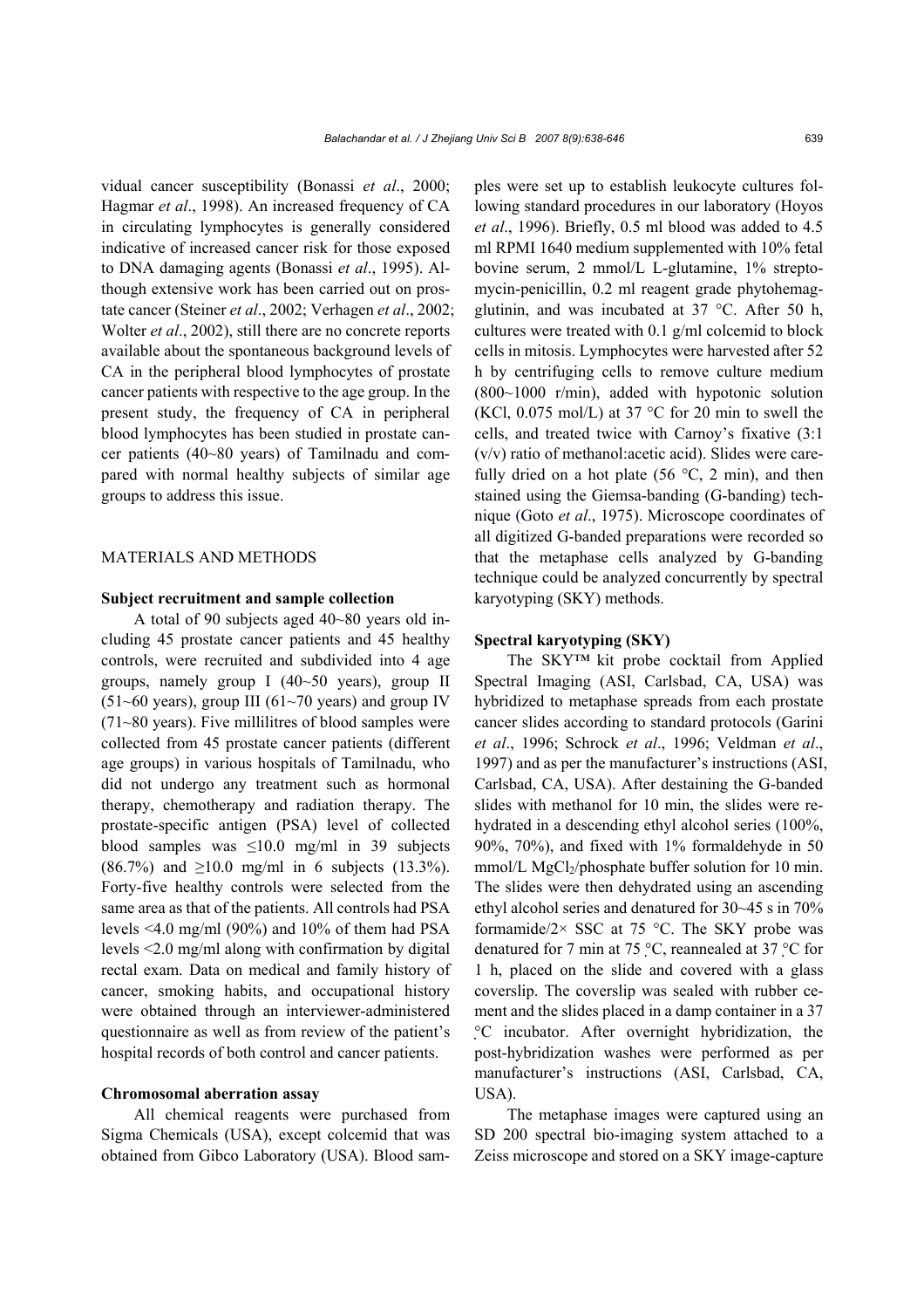workstation. The images were analyzed using the SKY View software version 1.2 which resolves individual fluorochrome spectra by Fourier spectroscopy and distinguishes the spectral signatures for each chromosome to provide a unique pseudocolour for each chromosome (classified image).

# **Statistical analysis**

All statistical analyses were performed using software SPSS for Windows, version 13. To assess the differences between prostate cancer patients and controls, variables expressed by the mean±*SE* were analyzed using paired *t*-tests. *P*<0.05 was used as the criterion for significant difference between the groups.

# RESULTS

Selected prostate cancer patients with CA are shown in Table 1. Results showed that CA has gradually increased in subjects with respect to their age (Fig.1). The mean $\pm$ *SE* was 2.40 $\pm$ 0.50 (group I),  $2.60\pm0.21$  (group II),  $4.35\pm0.29$  (group III), and  $8.60\pm1.56$  (group IV). In Table 1, the CA were frequently exhibited in chromosomes 1, 2, 5, 6, 7, 9, 12, 14, 16, 18, 22 and X. Interestingly, controls displayed very low level of major CA (Table 2). In the controls, the mean±*SE* was 0.80±0.58, 0.46±0.13, 0.95±0.18 and 2.40±0.67 in groups I, II, III and IV, respectively. Statistically significant results were obtained from paired *t*-test (*P*<0.05). From the above data, it can be inferred that significant elevation in CA was observed in prostate cancer patients with increase of age when compared with that of control age groups (Fig.2).



**Fig.1 Correlation for the total number of chromosomal aberrations (CA) in 100 cells scored per subject prostate cancer. The CA recorded is calculated as per 100 subjects in each group** 



**Fig.2 Correlation for the total number of chromosomal aberrations (CA) in 100 cells scored per control. The CA recorded is calculated as per 100 controls in each group** 

## DISCUSSION

Cancer is a consequence of genetic or epigenetic alterations in a variety of genes that are fundamental to the process of growth, cell proliferation, differentiation and programmed cell death (Sandberg, 1991). Each alteration whether an initiating or a progression-associated event, may be mediated through gross chromosomal change and hence has the potential to be detected cytogenetically (Solomon *et al*., 1991). However, a low level of chromosomal instability is detectable in the peripheral blood lymphocytes of patients with skin, breast and bladder cancers and lymphomas (Barrios *et al*., 1990; Madhavi *et al*., 1990). Bonassi *et al*.(1995) reported a significant increase in the mortality ratio for all cancers in subjects who had shown increased levels of CA in their lymphocytes. Essentially, the data from both these studies when pooled indicated that the frequency of chromosome instability in peripheral blood lymphocytes is a relevant biomarker for cancer risks in humans, reflecting early biological effects of genotoxic carcinogens and individual cancer susceptibility (Bonassi *et al*., 2000; Hagmar *et al*., 1998).

Although previous studies have shown the presence of chromosome instability in prostate tumors (Verhagen *et al*., 2002; Wolter *et al*., 2002), this is the first molecular cytogenetic study to investigate the major CA like deletion, translocation, inversion and mosaics in the peripheral blood lymphocytes of previously untreated prostate cancer patients from Tamilnadu, Southern India among different age groups.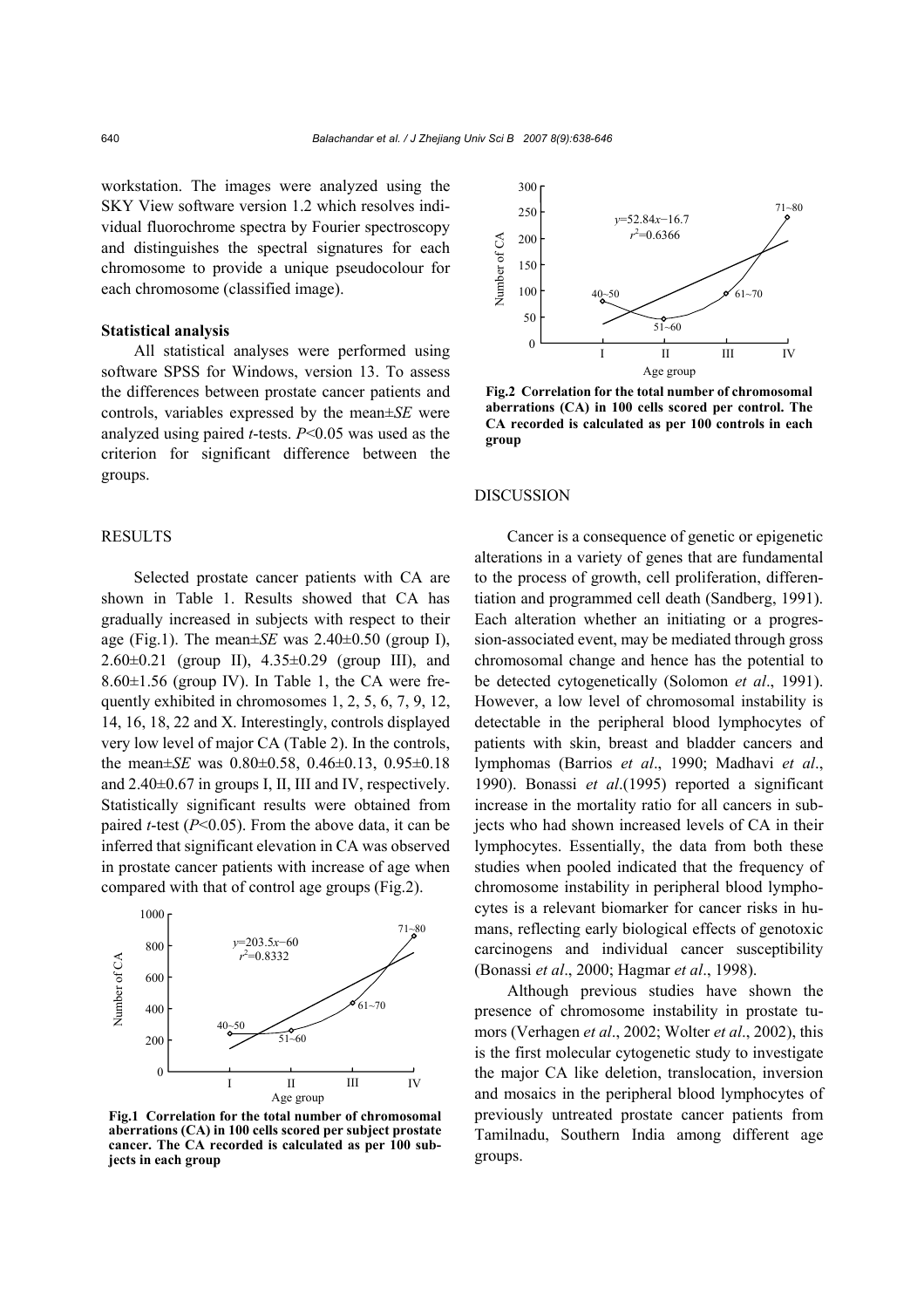| No.            | Particulars<br>(case No.) | Age<br>(years) | Groups                          | Chromosome<br>No.       | Chromosomal abnormalities identified<br>by G-banding and SKY |                          |                          |                          |                         |
|----------------|---------------------------|----------------|---------------------------------|-------------------------|--------------------------------------------------------------|--------------------------|--------------------------|--------------------------|-------------------------|
|                |                           |                |                                 |                         | Deletion                                                     | Translocation            | Inversion                | Mosaic                   | Total                   |
| $\mathbf{1}$   | <b>PCP001</b>             | 61             | $\rm III$                       | $\mathfrak{Z}$          | $\overline{3}$                                               |                          | $\mathbf{1}$             |                          | $\overline{4}$          |
| $\overline{c}$ | <b>PCP002</b>             | 48             | $\rm I$                         | 13                      | $\mathbf{1}$                                                 |                          | $\overline{c}$           | -                        | 3                       |
| $\mathfrak{Z}$ | <b>PCP003</b>             | 52             | $\mathop{\mathrm{II}}\nolimits$ | 3, 7                    |                                                              | $\mathbf{1}$             | $\overline{\phantom{0}}$ | $\mathbf{1}$             | $\sqrt{2}$              |
| $\overline{4}$ | <b>PCP004</b>             | 59             | $\rm II$                        | 5, 9                    | $\sqrt{2}$                                                   |                          | $\overline{\phantom{0}}$ | $\mathbf{1}$             | $\overline{\mathbf{3}}$ |
| 5              | <b>PCP005</b>             | 60             | $\rm II$                        | 7, 9                    | 3                                                            | 1                        | $\mathbf{1}$             |                          | $\sqrt{5}$              |
| 6              | <b>PCP006</b>             | $77 \,$        | ${\rm IV}$                      | 1, 8, X                 | $\sqrt{2}$                                                   | 3                        | $\overline{\phantom{0}}$ | $\overline{\phantom{0}}$ | $\sqrt{5}$              |
| 7              | <b>PCP007</b>             | 55             | $\mathbf{I}$                    | 7                       | 1                                                            | $\mathbf{1}$             | $\overline{\phantom{0}}$ | $\overline{\phantom{0}}$ | $\sqrt{2}$              |
| 8              | <b>PCP008</b>             | 64             | $\rm III$                       | 3, 9, 13                | $\overline{2}$                                               | $\overline{\phantom{0}}$ | $\mathbf{1}$             | $\mathbf{1}$             | $\sqrt{4}$              |
| 9              | <b>PCP009</b>             | 63             | $\rm III$                       | 9,18                    |                                                              | $\sqrt{2}$               | $\mathbf{1}$             |                          | $\mathfrak{Z}$          |
| 10             | <b>PCP010</b>             | 49             | $\rm I$                         | 13                      | $\mathbf{1}$                                                 | —                        | $\mathbf{1}$             | -                        | $\sqrt{2}$              |
| 11             | <b>PCP011</b>             | 52             | $\mathop{\mathrm{II}}\nolimits$ | $\boldsymbol{7}$        | 2                                                            | $\overline{\phantom{0}}$ | $\overline{\phantom{0}}$ |                          | $\sqrt{2}$              |
| 12             | <b>PCP012</b>             | 54             | $\mathop{\mathrm{II}}\nolimits$ | $\mathbf{9}$            |                                                              | $\mathbf{1}$             | $\sqrt{2}$               | $\overline{\phantom{0}}$ | $\overline{\mathbf{3}}$ |
| 13             | <b>PCP013</b>             | 75             | ${\rm IV}$                      | 3, 5, 9, X              | $\sqrt{5}$                                                   | 1                        | $\overline{\phantom{0}}$ | $\mathbf{1}$             | $\boldsymbol{7}$        |
| 14             | <b>PCP014</b>             | 58             | $\rm II$                        | 5                       |                                                              |                          | -                        | 2                        | $\sqrt{2}$              |
| 15             | <b>PCP015</b>             | 68             | $\rm III$                       | 1,8                     | $\mathfrak{Z}$                                               | $\mathbf{1}$             | $\overline{\phantom{0}}$ | $\overline{\phantom{0}}$ | $\sqrt{4}$              |
| 16             | <b>PCP016</b>             | 45             | $\rm I$                         | 13                      | $\sqrt{2}$                                                   |                          |                          | $\overline{\phantom{0}}$ | $\boldsymbol{2}$        |
| $17\,$         | <b>PCP017</b>             | 69             | $\rm III$                       | 1,9                     | 1                                                            | $\overline{c}$           | —                        | 3                        | $\boldsymbol{6}$        |
| 18             | <b>PCP018</b>             | 61             | Ш                               | 3, 13                   |                                                              | $\overline{\mathcal{L}}$ | $\mathbf{1}$             | -                        | $\sqrt{5}$              |
| 19             | <b>PCP019</b>             | 60             | $\mathop{\mathrm{II}}\nolimits$ | 13                      |                                                              | $\overline{\phantom{0}}$ | $\overline{c}$           | -                        | $\sqrt{2}$              |
| $20\,$         | <b>PCP020</b>             | 59             | $\rm II$                        | $\overline{\mathbf{3}}$ | $\overline{2}$                                               | $\mathbf{1}$             |                          |                          | $\mathfrak{Z}$          |
| 21             | <b>PCP021</b>             | 63             | $\rm III$                       | 9,18                    |                                                              | $\overline{\mathbf{c}}$  | $\overline{\phantom{0}}$ |                          | $\sqrt{2}$              |
| 22             | <b>PCP022</b>             | 68             | $\rm III$                       | 7, 9                    | $\overline{2}$                                               | $\overline{c}$           | -                        | $\mathbf{1}$             | $\sqrt{5}$              |
| 23             | <b>PCP023</b>             | 64             | $\rm III$                       | 13                      | $\overline{2}$                                               |                          | $\mathbf{1}$             |                          | $\mathfrak{Z}$          |
| 24             | <b>PCP024</b>             | 58             | $\rm II$                        | 9                       |                                                              | $\mathbf{1}$             | $\overline{c}$           | -                        | $\mathfrak{Z}$          |
| 25             | <b>PCP025</b>             | 72             | ${\rm IV}$                      | 3, 7, 9, X              | 6                                                            | 3                        | $\overline{\phantom{0}}$ | $\mathbf{1}$             | 10                      |
| 26             | <b>PCP026</b>             | 67             | $\rm III$                       | 1,18                    | $\overline{2}$                                               | $\mathbf{1}$             |                          | $\mathbf{1}$             | $\overline{4}$          |
| $27\,$         | <b>PCP027</b>             | 41             | $\rm I$                         | $\boldsymbol{7}$        |                                                              | $\mathbf{1}$             | $\overline{\phantom{0}}$ |                          | 1                       |
| 28             | <b>PCP028</b>             | 54             | $\rm II$                        | 3, 5                    |                                                              | $\overline{\mathbf{c}}$  |                          | $\mathbf{1}$             | 3                       |
| 29             | <b>PCP029</b>             | $70\,$         | $\rm III$                       | 1,8                     | $\mathfrak{Z}$                                               | $\mathbf{1}$             | $\mathbf{1}$             | $\overline{\phantom{0}}$ | $\sqrt{5}$              |
| $30\,$         | <b>PCP030</b>             | 49             | $\bf I$                         | 7, 13                   | 1                                                            | $\mathbf{1}$             |                          | $\overline{c}$           | $\sqrt{4}$              |
| 31             | <b>PCP031</b>             | 63             | $\rm III$                       | 3, 8                    |                                                              | $\overline{\mathbf{c}}$  | $\mathbf{1}$             |                          | 3                       |
| 32             | <b>PCP032</b>             | 66             | $\rm III$                       | 13, 18                  | $\overline{c}$                                               | $\overline{c}$           | $\mathbf{1}$             |                          | 5                       |
| 33             | PCP033                    | 79             | ${\rm IV}$                      | 1, 6, X                 | 9                                                            | 4                        | 1                        |                          | 14                      |
| 34             | <b>PCP034</b>             | 60             | $\rm II$                        | $\mathbf{9}$            | $\sqrt{2}$                                                   | $\,1$                    |                          |                          | $\sqrt{3}$              |
| 35             | <b>PCP035</b>             | 68             | $\rm III$                       | 3, 9                    | 4                                                            |                          | $\mathbf{1}$             | $\mathbf{1}$             | $\boldsymbol{6}$        |
| 36             | <b>PCP036</b>             | 55             | $\rm II$                        | $\mathfrak{Z}$          |                                                              |                          | $\sqrt{2}$               |                          | $\sqrt{2}$              |
| 37             | <b>PCP037</b>             | 62             | $\rm III$                       | 1, 7                    |                                                              | 1                        |                          | $\sqrt{2}$               | $\overline{\mathbf{3}}$ |
| $38\,$         | <b>PCP038</b>             | 68             | $\rm III$                       | 8, 13                   | 3                                                            | 1                        |                          | $\mathbf{1}$             | $\sqrt{5}$              |
| 39             | <b>PCP039</b>             | $70\,$         | $\rm III$                       | 1,9                     | 4                                                            | $\overline{\mathbf{c}}$  |                          |                          | $\sqrt{6}$              |
| $40\,$         | <b>PCP040</b>             | 58             | $\rm II$                        | $\overline{7}$          | 1                                                            |                          |                          | $\mathbf{1}$             | $\sqrt{2}$              |
| 41             | <b>PCP041</b>             | 63             | $\rm III$                       | 3, 8                    |                                                              | 3                        |                          |                          | 3                       |
| $42\,$         | <b>PCP042</b>             | $70\,$         | $\rm III$                       | 1, 7                    | 1                                                            | 3                        | $\sqrt{2}$               | $\mathbf{1}$             | $\boldsymbol{7}$        |
| 43             | <b>PCP043</b>             | 52             | $\rm II$                        | $\overline{9}$          |                                                              |                          | $\overline{c}$           |                          | $\sqrt{2}$              |
| $44\,$         | <b>PCP044</b>             | 61             | $\rm III$                       | 3, 13                   | $\mathbf{1}$                                                 |                          | $\sqrt{3}$               |                          | $\overline{4}$          |
| 45             | <b>PCP045</b>             | $72\,$         | ${\rm IV}$                      | 5, 8, X                 | $\mathfrak{Z}$                                               | 3                        |                          | $\mathbf{1}$             | $\boldsymbol{7}$        |

**Table 1 Chromosomal abnormalities in prostate cancer patients identified by sequential G-banding and SKY techniques**

G-banding: Giemsa-banding; SKY: Spectral karyotyping; PCP: Prostate cancer patients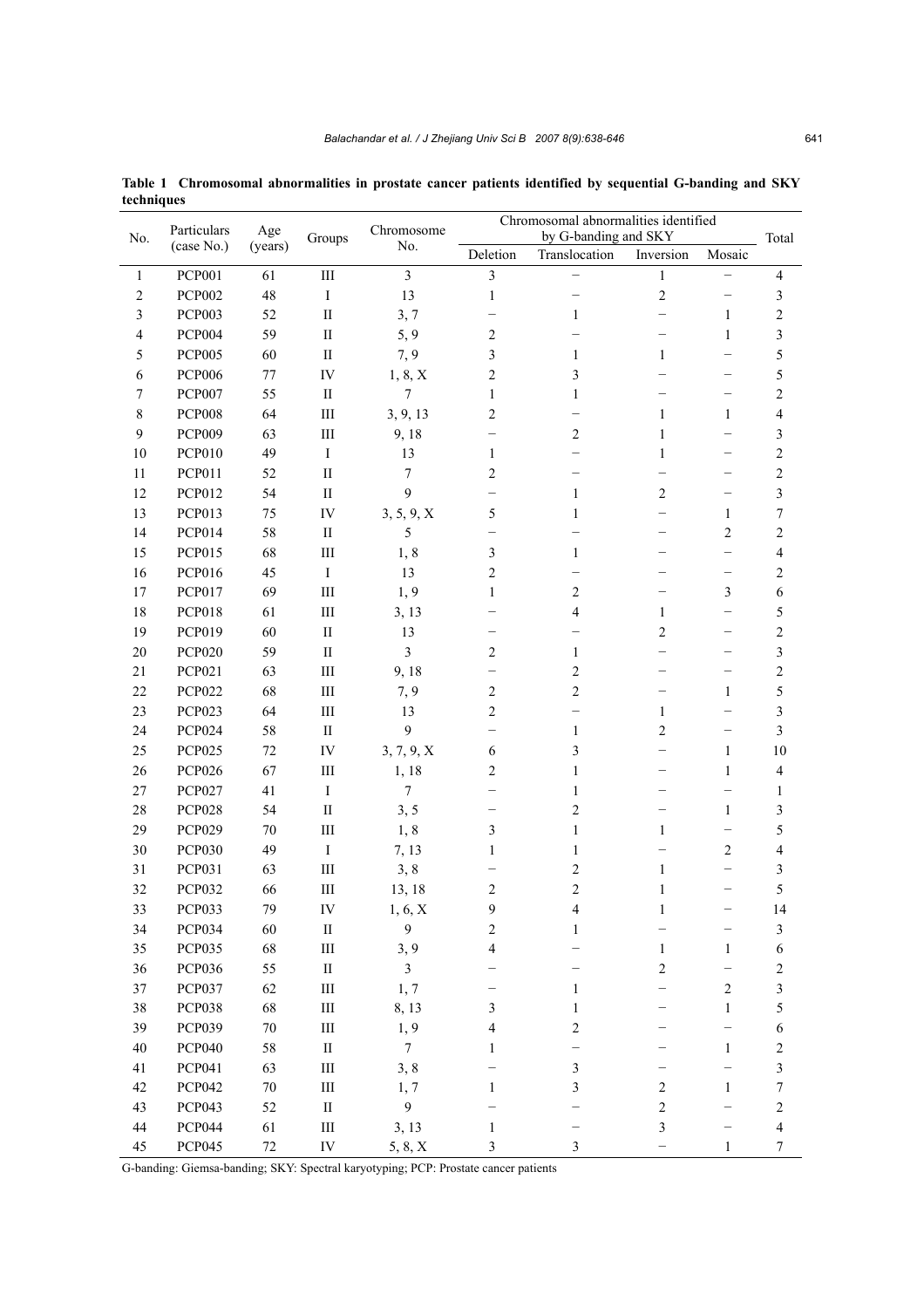| No.            | Particulars<br>(case No.) | Age<br>(years) | Groups     | Chromosome<br>No. | radic 2  Chromosomal adnoi mantics in controls luchtificu by sequential G-danuing anu Six r techniques<br>Chromosomal abnormalities identified<br>by G-banding and SKY |                          |                          |                          | Total            |
|----------------|---------------------------|----------------|------------|-------------------|------------------------------------------------------------------------------------------------------------------------------------------------------------------------|--------------------------|--------------------------|--------------------------|------------------|
|                |                           |                |            |                   | Deletion                                                                                                                                                               | Translocation            | Inversion                | Mosaic                   |                  |
| $\mathbf{1}$   | CS001                     | 63             | $\rm III$  | 5                 | $\mathbf{1}$                                                                                                                                                           | $\overline{\phantom{0}}$ | $\overline{\phantom{0}}$ | $\overline{\phantom{0}}$ | $\mathbf{1}$     |
| $\sqrt{2}$     | $\mathbf{CS}002$          | 45             | $\rm I$    | $\boldsymbol{0}$  |                                                                                                                                                                        |                          | $\qquad \qquad -$        | —                        | $\boldsymbol{0}$ |
| $\mathfrak{Z}$ | <b>CS003</b>              | 54             | $\rm II$   | $\boldsymbol{0}$  |                                                                                                                                                                        |                          |                          | -                        | $\boldsymbol{0}$ |
| $\overline{4}$ | <b>CS004</b>              | 59             | $\rm II$   | $\overline{2}$    | $\mathbf{1}$                                                                                                                                                           |                          | $\overline{\phantom{0}}$ | -                        | $\mathbf{1}$     |
| 5              | CS005                     | 59             | $\rm II$   | $\boldsymbol{7}$  |                                                                                                                                                                        | $\mathbf{1}$             |                          | -                        | $\mathbf{1}$     |
| 6              | <b>CS006</b>              | 78             | IV         | $\overline{2}$    | $\mathbf{1}$                                                                                                                                                           | $\overline{c}$           |                          | -                        | 3                |
| $\tau$         | <b>CS007</b>              | 55             | $\rm II$   | $\boldsymbol{0}$  |                                                                                                                                                                        | $\overline{\phantom{0}}$ |                          | -                        | $\boldsymbol{0}$ |
| $8\,$          | <b>CS008</b>              | 64             | $\rm III$  | 15                |                                                                                                                                                                        | $\mathbf{1}$             |                          | 1                        | $\overline{c}$   |
| $\overline{9}$ | <b>CS009</b>              | 63             | $\rm III$  | 12                | $\mathbf{1}$                                                                                                                                                           | -                        |                          |                          | $\mathbf{1}$     |
| $10\,$         | CS010                     | 48             | $\rm I$    | $\boldsymbol{0}$  |                                                                                                                                                                        | -                        |                          | -                        | $\boldsymbol{0}$ |
| 11             | CS011                     | 52             | $\rm II$   | $\mathfrak{Z}$    |                                                                                                                                                                        | $\mathbf{1}$             |                          |                          | $\mathbf{1}$     |
| 12             | <b>CS012</b>              | 54             | $\rm II$   | $\boldsymbol{0}$  |                                                                                                                                                                        | $\overline{\phantom{0}}$ | $\overline{\phantom{m}}$ | -                        | $\boldsymbol{0}$ |
| 13             | CS013                     | 74             | IV         | 5                 | $\mathbf{1}$                                                                                                                                                           |                          | $\overline{2}$           |                          | 3                |
| 14             | <b>CS014</b>              | 58             | $\rm II$   | $\boldsymbol{0}$  |                                                                                                                                                                        |                          | $\qquad \qquad -$        |                          | $\boldsymbol{0}$ |
| 15             | CS015                     | 67             | $\rm III$  | $\mathbf{1}$      | $\mathbf{1}$                                                                                                                                                           | $\mathbf{1}$             |                          |                          | $\overline{c}$   |
| 16             | CS016                     | 45             | $\rm I$    | $\boldsymbol{0}$  |                                                                                                                                                                        | -                        |                          |                          | $\boldsymbol{0}$ |
| 17             | CS017                     | 67             | $\rm III$  | $\tau$            | $\mathbf{1}$                                                                                                                                                           | <u>—</u>                 |                          | -                        | $\mathbf{1}$     |
| 18             | <b>CS018</b>              | 63             | $\rm III$  | $\overline{4}$    |                                                                                                                                                                        | -                        | 1                        | -                        | $\mathbf{1}$     |
| 19             | CS019                     | 60             | $\rm II$   | $\boldsymbol{0}$  |                                                                                                                                                                        | -                        |                          | -                        | $\boldsymbol{0}$ |
| $20\,$         | <b>CS020</b>              | 58             | $\rm II$   | $\mathbf{0}$      |                                                                                                                                                                        | -                        | $\overline{\phantom{0}}$ | -                        | $\boldsymbol{0}$ |
| 21             | CS021                     | 63             | $\rm III$  | 16                |                                                                                                                                                                        | $\mathbf{2}$             | $\overline{\phantom{0}}$ | -                        | 2                |
| $22\,$         | $\rm CS022$               | 66             | $\rm III$  | $\boldsymbol{0}$  |                                                                                                                                                                        | $\overline{\phantom{0}}$ |                          |                          | $\boldsymbol{0}$ |
| 23             | CS023                     | 65             | $\rm III$  | $\overline{c}$    | $\mathbf{1}$                                                                                                                                                           | -                        | $\mathbf{1}$             | -                        | $\overline{c}$   |
| 24             | <b>CS024</b>              | 58             | $\rm II$   | $\boldsymbol{0}$  |                                                                                                                                                                        | ۰                        |                          |                          | $\boldsymbol{0}$ |
| 25             | CS025                     | 72             | ${\rm IV}$ | 13                | $\overline{2}$                                                                                                                                                         |                          |                          | -                        | $\overline{c}$   |
| 26             | <b>CS026</b>              | 66             | $\rm III$  | $\boldsymbol{0}$  |                                                                                                                                                                        |                          |                          | -                        | $\boldsymbol{0}$ |
| $27\,$         | CS027                     | 40             | $\rm I$    | 1, 9              | $\overline{c}$                                                                                                                                                         | $\mathbf{1}$             |                          | -                        | 3                |
| $28\,$         | <b>CS028</b>              | 54             | $\rm II$   | $\overline{4}$    |                                                                                                                                                                        | $\overline{\phantom{0}}$ | $\overline{\phantom{0}}$ | $\mathbf{1}$             | $\mathbf{1}$     |
| 29             | CS029                     | 70             | $\rm III$  | $8\,$             |                                                                                                                                                                        | $\mathbf{1}$             | $\overline{\phantom{0}}$ | $\overline{\phantom{0}}$ | $\mathbf{1}$     |
| $30\,$         | <b>CS030</b>              | 47             | $\rm I$    | 5                 |                                                                                                                                                                        | 1                        |                          |                          | $\mathbf{1}$     |
| 31             | CS031                     | 63             | $\rm III$  | 6                 |                                                                                                                                                                        |                          | $\mathbf{1}$             |                          | $\mathbf{1}$     |
| 32             | <b>CS032</b>              | 68             | Ш          | 10                |                                                                                                                                                                        | $\overline{c}$           |                          | -                        | $\overline{c}$   |
| 33             | CS033                     | 79             | ${\rm IV}$ | 2, 14             | $\mathfrak{Z}$                                                                                                                                                         | $\,1\,$                  | $\overline{\phantom{m}}$ |                          | 4                |
| 34             | CS034                     | 60             | $\rm II$   | $\,1$             |                                                                                                                                                                        | $\mathbf{1}$             |                          |                          | 1                |
| 35             | CS035                     | 66             | $\rm III$  | $\boldsymbol{0}$  |                                                                                                                                                                        |                          |                          |                          | $\boldsymbol{0}$ |
| 36             | CS036                     | 54             | $\rm II$   | 5                 |                                                                                                                                                                        |                          | $\mathbf{1}$             |                          | $\mathbf{1}$     |
| 37             | CS037                     | 61             | $\rm III$  | $\boldsymbol{0}$  |                                                                                                                                                                        |                          |                          |                          | $\boldsymbol{0}$ |
| $38\,$         | <b>CS038</b>              | 67             | $\rm III$  | $\boldsymbol{0}$  |                                                                                                                                                                        |                          |                          |                          | $\boldsymbol{0}$ |
| 39             | CS039                     | $70\,$         | $\rm III$  | 8                 |                                                                                                                                                                        | 1                        |                          | $\mathbf{1}$             | $\overline{c}$   |
| $40\,$         | CS040                     | 58             | $\rm II$   | $\boldsymbol{0}$  |                                                                                                                                                                        |                          |                          |                          | $\boldsymbol{0}$ |
| 41             | CS041                     | 63             | $\rm III$  | $\boldsymbol{0}$  |                                                                                                                                                                        |                          |                          |                          | $\boldsymbol{0}$ |
| $42\,$         | CS042                     | 69             | $\rm III$  | $\boldsymbol{0}$  |                                                                                                                                                                        |                          |                          |                          | $\boldsymbol{0}$ |
| 43             | CS043                     | 52             | $\rm II$   | 6                 |                                                                                                                                                                        | 1                        |                          |                          | $\mathbf{1}$     |
| $44\,$         | CS044                     | 61             | $\rm III$  | 9                 | $\mathbf{1}$                                                                                                                                                           |                          |                          |                          | $\mathbf{1}$     |
| 45             | $\rm CS045$               | $72\,$         | ${\rm IV}$ | $\boldsymbol{0}$  |                                                                                                                                                                        |                          |                          |                          | $\boldsymbol{0}$ |

**Table 2 Chromosomal abnormalities in controls identified by sequential G-banding and SKY techniques**

G-banding: Giemsa-banding; SKY: Spectral karyotyping; CS: Control samples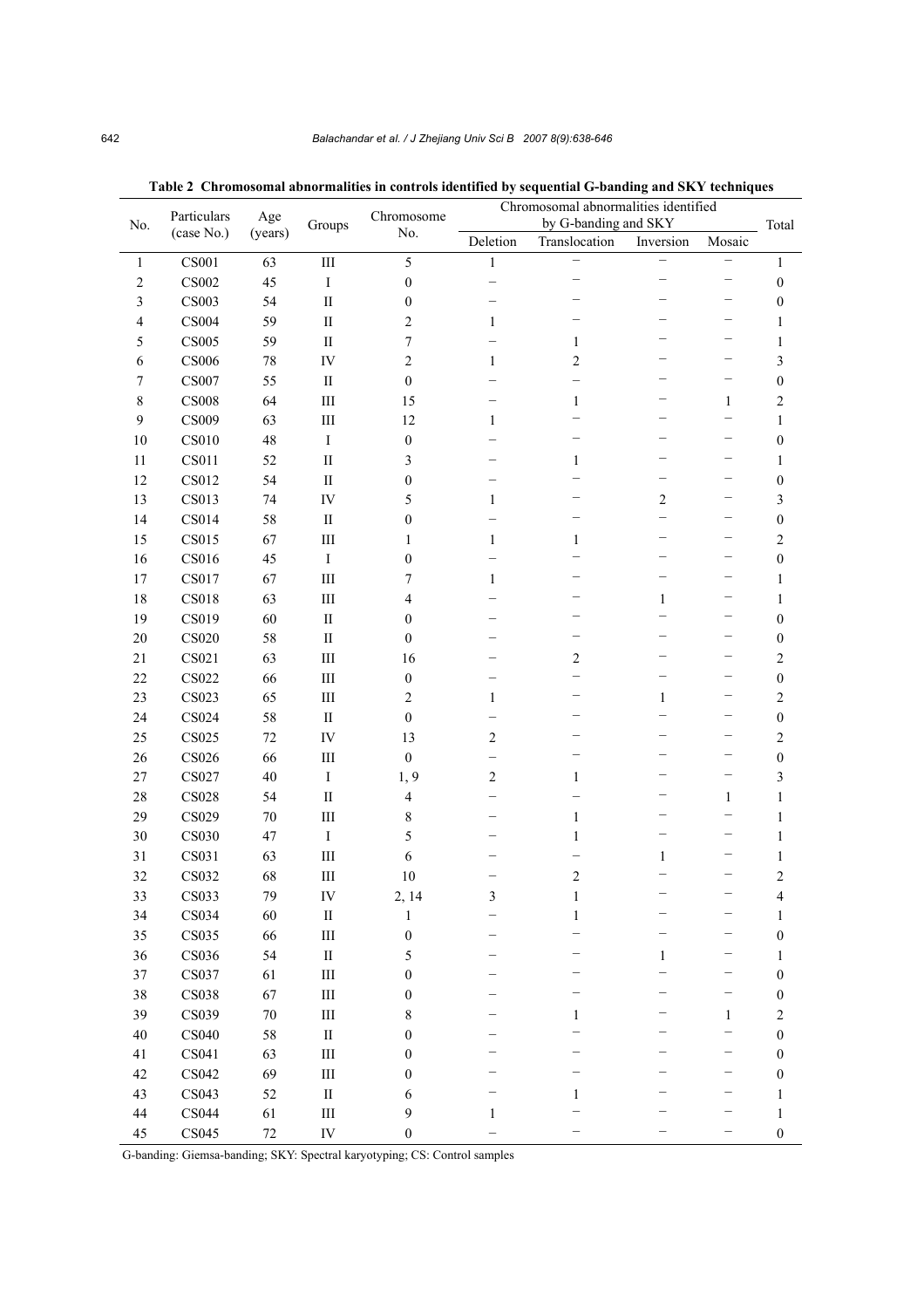In the present study, chromosome 1 showed the deletion and translocation in prostate cancer patients, groups III and IV showed more number of CA compared to other groups, and group IV particularly had an increase in the number of translocations. The above results of the present study have been supplemented with several reports relating to chromosome 1. Chromosome 1 is involved in prostate cancer whether through the presence of prostate cancer susceptibility genes or through the disruption of common pathways involved in cancer development. Lundgren *et al*.(1992) reported structural chromosomal changes in prostatic tumor tissues. Carpten *et al*.(2002) reported recently that mutations on the *RNASEL* gene (a tumor suppressor gene) on chromosome 1 were responsible for a small fraction of all prostate cancer cases, particularly the most aggressive phenotypes.

In the present study, maximum numbers of CA were deletion, translocation and inversion in the short arm (3p) of chromosome 3 of groups II, III and IV prostate cancer patients. In comparison to groups III and IV, group II showed additional CA in the form of inversions along with deletion and translocation. These results were supported by other studies on chromosome 3. Deletions of the short arm of chromosome 3 (3p24-26 and 3p22-12) were identified in over half of primary prostate cancer cases through LOH (loss of heterozygosity) studies. These deletions were not related to the stage or grade of the tumor (Dahiya *et al*., 1997). Amplification of chromosome 3q25-27 in primary prostate cancer was identified by CGH (comparative genomic hybridisation), Southern blot and comparative PCR (polymerase chain reaction) (Sattler *et al*., 2000).

Chromosome 5 showed deletion and mosaic in prostate cancer patients of the present study. Groups II and IV showed the most number of CA compared to control group. Similar studies have reported the loss of alleles of chromosome 5 was detected in a subset of advanced-stage prostate cancer (Cunningham *et al*., 1996). 5q31-33 was strongly associated with aggressiveness of prostate cancer in a linkage analysis.

In the present study, chromosome 6 showed deletion and translocation in long arm (6q) of prostate cancer patients. This was prominent in group IV patients and controls showed low number of CA in chromosome 6. Other evidences of chromosome 6

involvement in prostate cancer also supported the present study. Almost a third of prostate cancer cases showed LOH as a consequence of deletion of the long arm of chromosome 6, particularly in 6q14-21 (Srikantan *et al*., 1999). The frequency of 6q deletion in invasive prostate cancer was fivefold higher than in organ-confined prostate cancer (Srikantan *et al*., 1999). Chromosome translocation involving chromosome 6 was identified in LNCaP cells, where the breakpoint occurred within the *TPC* gene (homologous to the prokaryotic s10 ribosome protein gene).

Chromosome 7 showed deletion, translocation, inversion and mosaic in prostate cancer patients of the present analysis. Regarding chromosome 7, 7q karyotype was found in all groups and a few of the control group also showed them. Cytogenetic study and FISH studies indicated a gain of chromosome 7 in a substantial number of prostate cancers (Alers *et al*., 1995; van Dekken *et al*., 2000), and this gain was associated with higher tumour grade, advanced pathological stage and early prostate cancer death (described as a high Gleason score) (Takahashi *et al*., 1995). PCR analysis of LOH on prostate cancer indicated a common focus of deletion mapping to 7q31.1-31.2 (Zenklusen *et al*., 1994).

In chromosome 8, the results identified were similar to chromosome 1 observations. FISH or quantitative PCR showed that allelic imbalance occurred at either the distal terminus of the short arm (8p23) or bordered at 8p22 in almost half of primary prostate cancers (MacGrogan *et al*., 1994). The 8p22 deletion appeared to accumulate in advanced stages of prostate cancer.

In the present investigation chromosome 9 showed deletion, translocation and inversion in prostate cancer patients of groups II, III, and IV mainly in the long arm (9q). These results were further strengthened by other reports. Loss of chromosome 9 was identified in prostate cancer using FISH. Aneuploidy of chromosome 9 is associated with recurrent disease. Gain of chromosome 9q was found frequently in primary prostate cancer. A high frequency of deletions in 9q21 was also reported in primary prostate cancer (Perinchery *et al*., 1999).

Chromosome 13 showed deletion and inversion in prostate cancer patients in all groups. Likewise other examples correlating chromosome 13 to prostate cancer include LOH involving the long arm of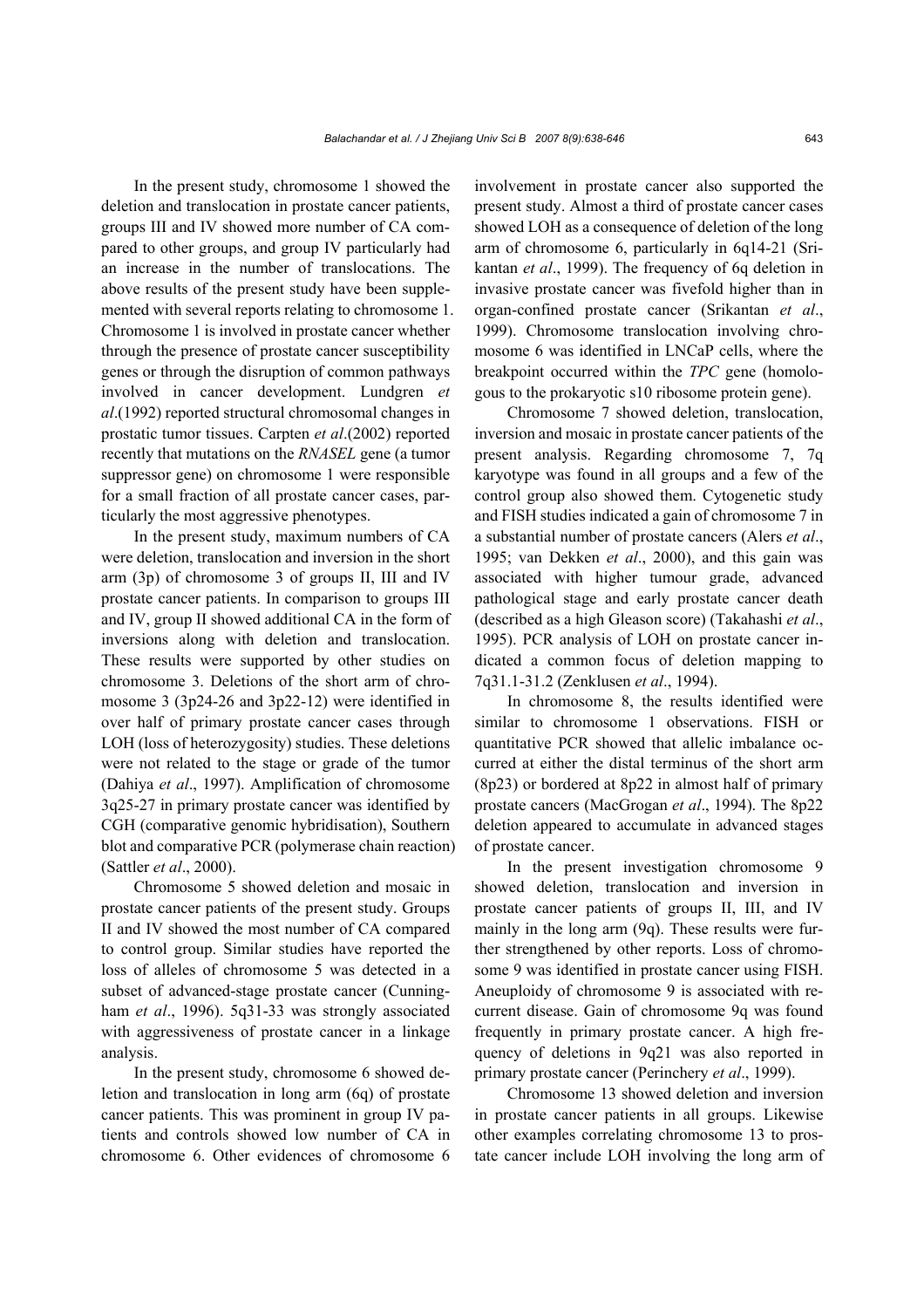chromosome 13 in as many as a third of prostate cancers (Cooney *et al*., 1996; Li *et al*., 1998). Microsatellite marker analysis indicated that loss of *BRCA2* was relatively uncommon in localized prostate cancer but deletion of *Rb* was more frequent in long arm of chromosome 13 (Li *et al*., 1998). LOH of 13q was shown to correlate prostate cancer progression (Afonso *et al*., 1999). Further studies indicated that allelic loss on chromosome 13q14, q21-22 and q33 occurred frequently in metastatic prostate cancer and a subset of prostate cancer (Dong *et al*., 2001).

The present study also noted deletion and translocation in chromosome 16 in prostate cancer patients in both the long and short arms of groups I, III and IV. An increased rate of LOH was initially identified in chromosome 16q (Kunimi *et al*., 1991). Structural abnormalities and trisomies of chromosome 16 in prostate cancer were also identified through karyotyping (Miyauchi *et al*., 1992). FISH analysis mapped the deletions in the long arm of chromosome 16 to 16q22.1-22.3, 16q23.2-24.1 and 16q24.3-ter, encompassing E-cadherin, a putative tumour suppressor gene mapped to 16q22.1.

The present study showed CA like deletion, translocation in the long arm of chromosome 18, in groups III and IV. Deletion of the long arm of chromosome 18 was observed in over 40% of primary prostate cancer (Kunimi *et al*., 1991; Ueda *et al*., 1997). LOH was frequently found in chromosome 18q21 (Ueda *et al*., 1997). Deletion of chromosome 18 occurs more extensively in a metastatic type of prostate cancer.

In chromosome X, deletion and translocation were identified in this study. In group IV, maximum number of the above CA type was observed. Numerical abnormality of the chromosome X was reported in 40% of prostate cancer (Miyoshi *et al*., 2000). An increased copy number of chromosome X was associated with hormone-refractory prostate cancer, albeit with a high intra tumor heterogeneity (Koivisto *et al*., 1995).

In the present investigation, increasing age is directly proportional to the increase in CA, and this may also include factors like hormonal inter play, environmental and life style. But age presents a convincing evidence for an increase in the number of aberrations which may be correlated to the onset of this cancer type. In the same way, the study by Sakr *et*  *al*.(1994) involving the autopsy series of prostate cancer patients revealed small prostatic carcinomas in up to 29% of men aged 30 to 40 years and 64% of men of 60 to 70 years old.

# **CONCLUSION**

This study showed that chromosomal instability in peripheral blood lymphocytes increased in an age wise manner in prostate cancer patients, suggesting the role of age in the development of prostate cancer. CA may hence prove to be a potential biomarker for prostate cancer susceptibility. While the molecular genetic events associated with the initiation and progression of prostate cancer remains poorly understood, it has long been considered that genetic instability plays a pivotal role in the development and progression of human cancer (Loeb, 1991), and as with most types of human cancer, multiple genetic changes are probably necessary for prostate carcinogenesis.

#### **References**

- Afonso, A., Emmert-Buck, M.R., Duray, P.H., Bostwick, D.G., Linehan, W.M., Vocke, C.D., 1999. Loss of heterozygosity on chromosome 13 is associated with advanced stage prostate cancer. *J. Urol.*, **162**(3 Pt 1):922-926. [doi:10.1097/00005392-199909010-00091]
- Alers, J.C., Krijtenburg, P.J., Vissers, K.J., Bosman, F.T., van der Kwast, T.H., van Dekken, H., 1995. Interphase cytogenetics of prostatic adenocarcinoma and precursor lesions: analysis of 25 radical prostatectomies and 17 adjacent prostatic intraepithelial neoplasias. *Genes Chromosomes Cancer*, **12**(4):241-250. [doi:10.1002/gcc.2870 120402]
- Barrios, L., Miro, R., Caballin, M.R., Fuster, C., Guedea, F., Subias, A., Egozcue, J., 1990. Chromosome instability in bladder carcinoma patients. *Cancer Genet. Cytogenet.*, **49**(1):107-111. [doi:10.1016/0165-4608(90)90170-F]
- Bonassi, S., Abbondandolo, A., Camurri, L., Dal Prá, A., de Ferrari, M., Degrassi, F., Forni, A., Lamberti, L., Lando, L., Padovani, M., *et al*., 1995. Are chromosome aberrations in circulating lymphocytes predicitve of future cancer onset in humans? Prelimiary results of an Italian cohort study. *Cancer Genet. Cytogenet.*, **79**(2):133-135. [doi:10.1016/0165-4608(94)00131-T]
- Bonassi, S., Hagmar, L., Strömberg, U., Montagud, A.H., Tinnerberg, H., Forni, A., Heikkilä, P., Wanders, S., Wilhardt, P., Hansteen, I.L., Knudsen, L.E., Norppa, H., 2000. Chromosomal aberrations in lymphocytes predict human cancer independently of exposure to carcinogens. European Study Group on Cytogenetic Biomarkers and Health. *Cancer Res.*, **60**(6):1619-1625.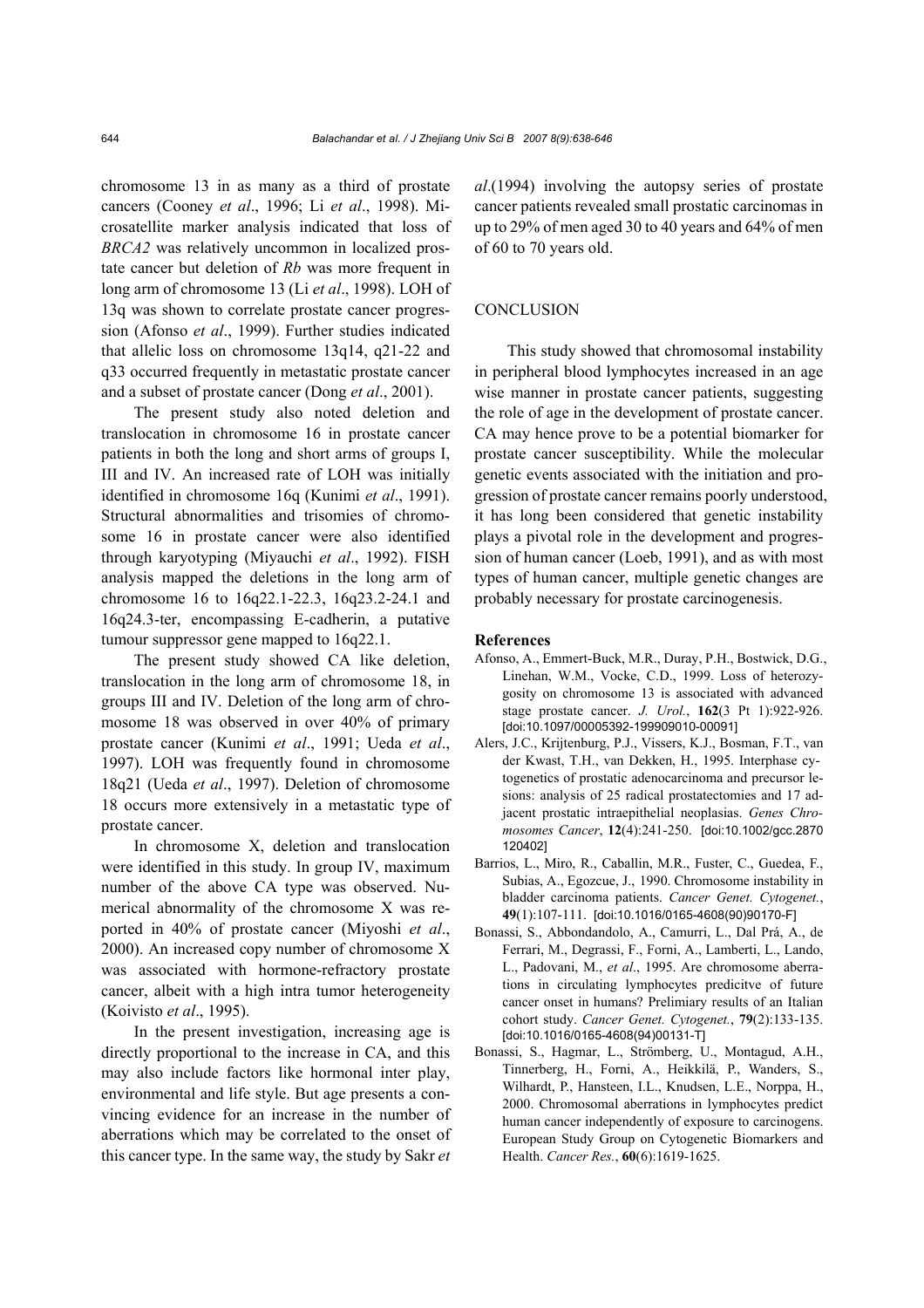- Carpten, J., Nupponen, N., Isaacs, S., Sood, R., Robbins, C., Xu, J., Faruque, M., Moses, T., Ewing, C., Gillanders, E., *et al*., 2002. Germline mutations in the ribonuclease L gene in families showing linkage with *HPC1*. *Nat. Genet*., **30**(2):181-184. [doi:10.1038/ng823]
- Cook, L.S., Goldoft, M., Schwartz, S.M., Weiss, N.S., 1999. Incidence of adenocarcinoma of the prostate in Asian immigrants to the United States and their descendants. *J. Urol*., **161**(1):152-155. [doi:10.1016/S0022-5347(01)620 86-X]
- Cooney, K.A., Wetzel, J.C., Merajver, S.D., Macoska, J.A., Singleton, T.P., Wojno, K.J., 1996. Distinct regions of allelic loss on 13q in prostate cancer. *Cancer Res.*, **56**(5):1142-1145.
- Cunningham, J.M., Shan, A., Wick, M.J., McDonnell, S.K., Schaid, D.J., Tester, D.J., Qian, J., Takahashi, S., Jenkins, R.B., Bostwick, D.G., *et al*., 1996. Allelic imbalance and microsatellite instability in prostatic adenocarcinoma. *Cancer Res.*, **56**(19):4475-4482.
- Dahiya, R., McCarville, J., Hu, W., Lee, C., Chui, R.M., Kaur, G., Deng, G., 1997. Chromosome 3p24-26 and 3p22-12 loss in human prostatic adenocarcinoma. *Int. J. Cancer*, **71**(1):20-25. [doi:10.1002/(SICI)1097-0215(19970328) 71:1<20::AID-IJC5>3.3.CO;2-G]
- Dong, J.T., Boyd, J.C., Frierson, H.F., 2001. Loss of heterozygosity at 13q14 and 13q21 in high grade, high stage prostate cancer. *Prostate*, **49**(3):166-171. [doi:10.1002/ pros.1131]
- Garini, Y., Macville, S., du Manoir, R.A., Buckwald, M., Lavi, N., Katzir, D., Wine, I., Bar-Am, E., Schröck, D., Ried, T., 1996. Spectral karyotyping. *Bioimaging*, **4**(2):65-72. [doi:10.1002/1361-6374(199606)4:2<65::AID-BIO4>3.3.C O;2-4]
- Gibbs, M., Stanford, J.L., McIndoe, R.A., Jarvik, G.P., Kolb, S., Goode, E.L., Chakrabarti, L., Schuster, E.F., Buckley, V.A., Miller, E.L., *et al*., 1999. Evidence for a rare prostate cancer susceptibility locus at chromosome 1p36. *Am. J. Hum. Genet*., **64**(3):776-787. [doi:10.1086/302287]
- Goto, K., Akematsu, T., Shimazu, H., Sugiyama, T., 1975. Simple differential Giemsa staining of sister chromatids after treatment with photosensitive dyes and exposure to light and the mechanism of staining. *Chromosoma*, **53**(3): 223-230. [doi:10.1007/BF00329173]
- Greenlee, R.T., Hill-Harmon, M., Murry, T., Thun, M., 2001. Cancer statistics. *CA Cancer J. Clin.*, **51**(1):15-36.
- Haas, G.P., Sakr, W.A., 1997. Epidemiology of prostate cancer. *CA Cancer J. Clin.*, **47**(5):273-287.
- Hagmar, L., Bonassi, S., Strömberg, U., Brøgger, A., Knudsen, L.E., Norppa, H., Reuterwall, C., European Study Group on Cytogenetic Biomarkers and Health, 1998. Chromosomal aberrations in lymphocytes predict human cancer: a report from the European Study Group on Cytogenetic Biomarkers and Health (ESCH). *Cancer Res.*, **58**(18): 4117-4121.
- Hoyos, L.S., Carvajal, S., Solano, L., Rodriguez, J., Orozco, L., López, Y., Au, W.W., 1996. Cytogenetic monitoring of farmers exposed to pesticides in Colombia. *Environ.*

*Health Perspect*., **104**(Suppl. 3):535-538. [doi:10.2307/ 3432818]

- Koivisto, P., Hyytinen, E., Palmberg, C., Tammela, T., Visakorpi, T., Isola, J., Kallioniemi, O.P., 1995. Analysis of genetic changes underlying local recurrence of prostate carcinoma during androgen deprivation therapy. *Am. J. Pathol*., **147**(6):1608-1614.
- Kunimi, K., Bergerheim, U.S., Larsson, I.L., Ekman, P., Collins, V.P., 1991. Allelotyping of human prostatic adenocarcinoma. *Genomics*, **11**(3):530-536. [doi:10. 1016/0888-7543(91)90059-N]
- Li, C., Larsson, C., Futreal, A., Lancaster, J., Phelan, C., Aspenblad, U., Sundelin, B., Liu, Y., Ekman, P., Auer, G., Bergerheim, U.S., 1998. Identification of two distinct deleted regions on chromosome 13 in prostate cancer. *Oncogene*, **16**(4):481-487. [doi:10.1038/sj.onc.1201554]
- Loeb, L.A., 1991. Mutator phenotype may be required for multistage carcinogenesis. *Cancer Res.*, **51**(12): 3075-3079.
- Lundgren, R., Mandahl, N., Heim, S., Limon, J., Henrikson, H., Mitelman, F., 1992. Cytogenetic analysis of 57 primary prostatic adenocarcinomas. *Genes Chromosomes Cancer*, **4**(1):16-24. [doi:10.1002/gcc.2870040103]
- MacGrogan, D., Levy, A., Bostwick, D., Wagner, M., Wells, D., Bookstein, R., 1994. Loss of chromosome arm 8p loci in prostate cancer: mapping by quantitative allelic imbalance. *Genes Chromosomes Cancer*, **10**(3):151-159. [doi:10.1002/gcc.2870100302]
- Madhavi, R., Guntur, M., Ghosh, R., Ghosh, P.K., 1990. Double minute chromosomes in the leukocytes of a young girl with breast carcinoma. *Cancer Genet. Cytogenet.*, **44**(2):203-207. [doi:10.1016/0165-4608(90)90048-F]
- Miyauchi, T., Nagayama, T., Maruyama, K., 1992. Chromosomal abnormalities in carcinoma and hyperplasia of the prostate. *Nippon Hinyokika Gakkai Zasshi*, **83**(3):66-74.
- Miyoshi, Y., Uemura, H., Fujinami, K., Mikata, K., Harada, M., Kitamura, H., Koizumi, Y., Kubota, Y., 2000. Fluorescence in situ hybridization evaluation of c-myc and androgen receptor gene amplification and chromosomal anomalies in prostate cancer in Japanese patients. *Prostate*, **43**(3):225-232. [doi:10.1002/(SICI)1097-0045(20000 515)43:3<225::AID-PROS9>3.0.CO;2-7]
- Nowell, P.C., 1986. Mechanisms of tumor progression. *Cancer Res.*, **46**(5):2203-2207.
- Perinchery, G., Bukurov, N., Nakajima, K., Chang, J., Li, L.C., Dahiya, R., 1999. High frequency of deletion on chromosome 9p21 may harbor several tumor-suppressor genes in human prostate cancer. *Int. J. Cancer*, **83**(5): 610-614. [doi:10.1002/(SICI)1097-0215(19991126)83:5< 610::AID-IJC7>3.3.CO;2-U]
- Ross, R.K., McCurtis, J.W., Henderson, B.E., Menck, H.R., Mack, T.M., Martin, S.P., 1979. Descriptive epidemiology of testicular and prostatic cancer in Los Angeles. *Br. J. Cancer*, **39**(3):284-292.
- Sakr, W.A., Grignon, D.J., Crissman, J.D., Heilbrun, L.K., Cassin, B.J., Pontes, J.J., Haas, G.P., 1994. High grade prostatic intraepithelial neoplasia (HGPIN) and prostatic